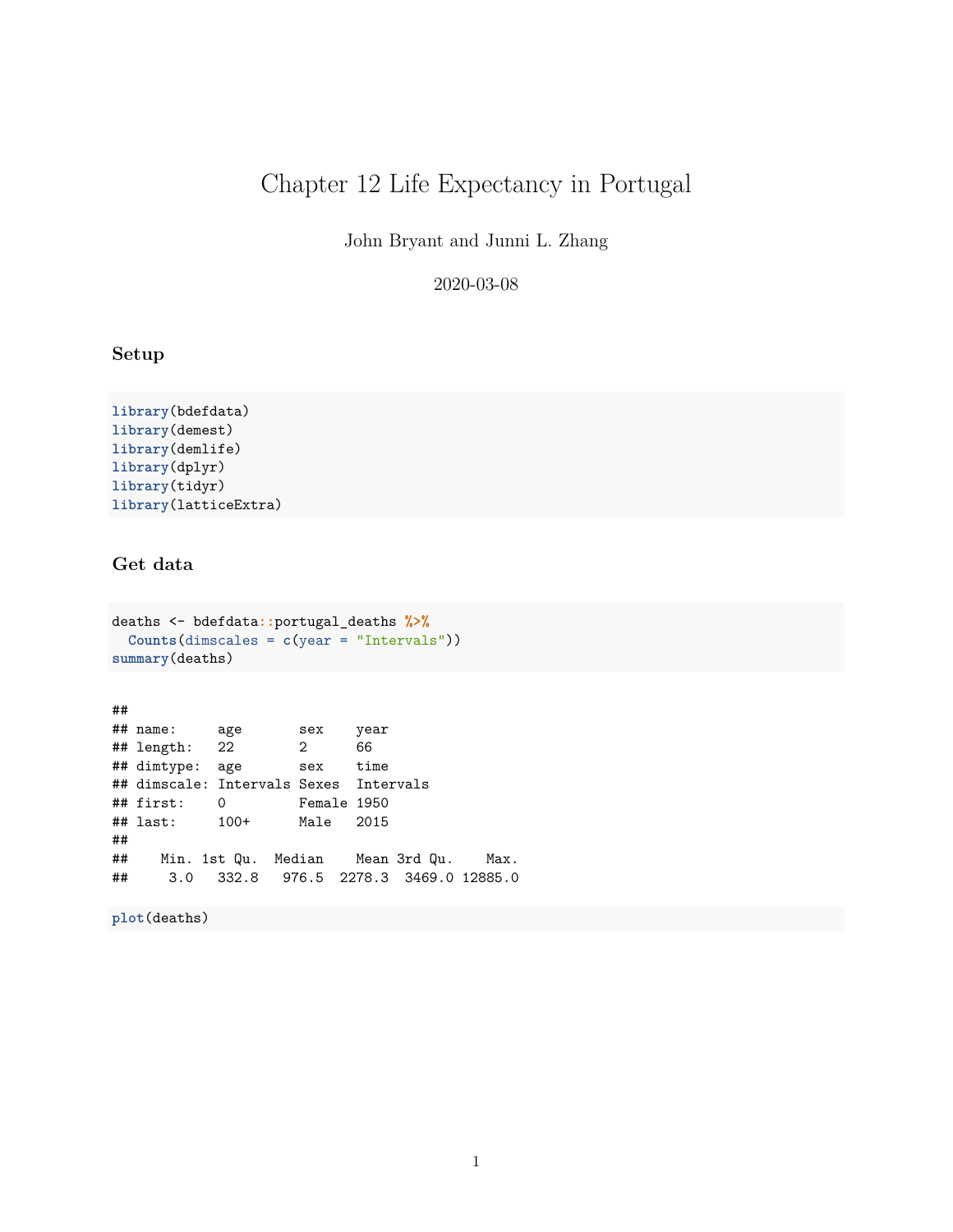



**sex**



**year**



exposure <- bdefdata**::**portugal\_exposure **%>% Counts**(dimscales = **c**(year = "Intervals")) **summary**(exposure)

| ## |              |                                        |             |      |
|----|--------------|----------------------------------------|-------------|------|
|    | $\#$ # name: | age                                    | sex         | year |
|    | ## length:   | 22                                     | 2           | 66   |
|    | ## dimtype:  | age                                    | sex         | time |
|    |              | ## dimscale: Intervals Sexes Intervals |             |      |
|    | ## first:    |                                        | Female 1950 |      |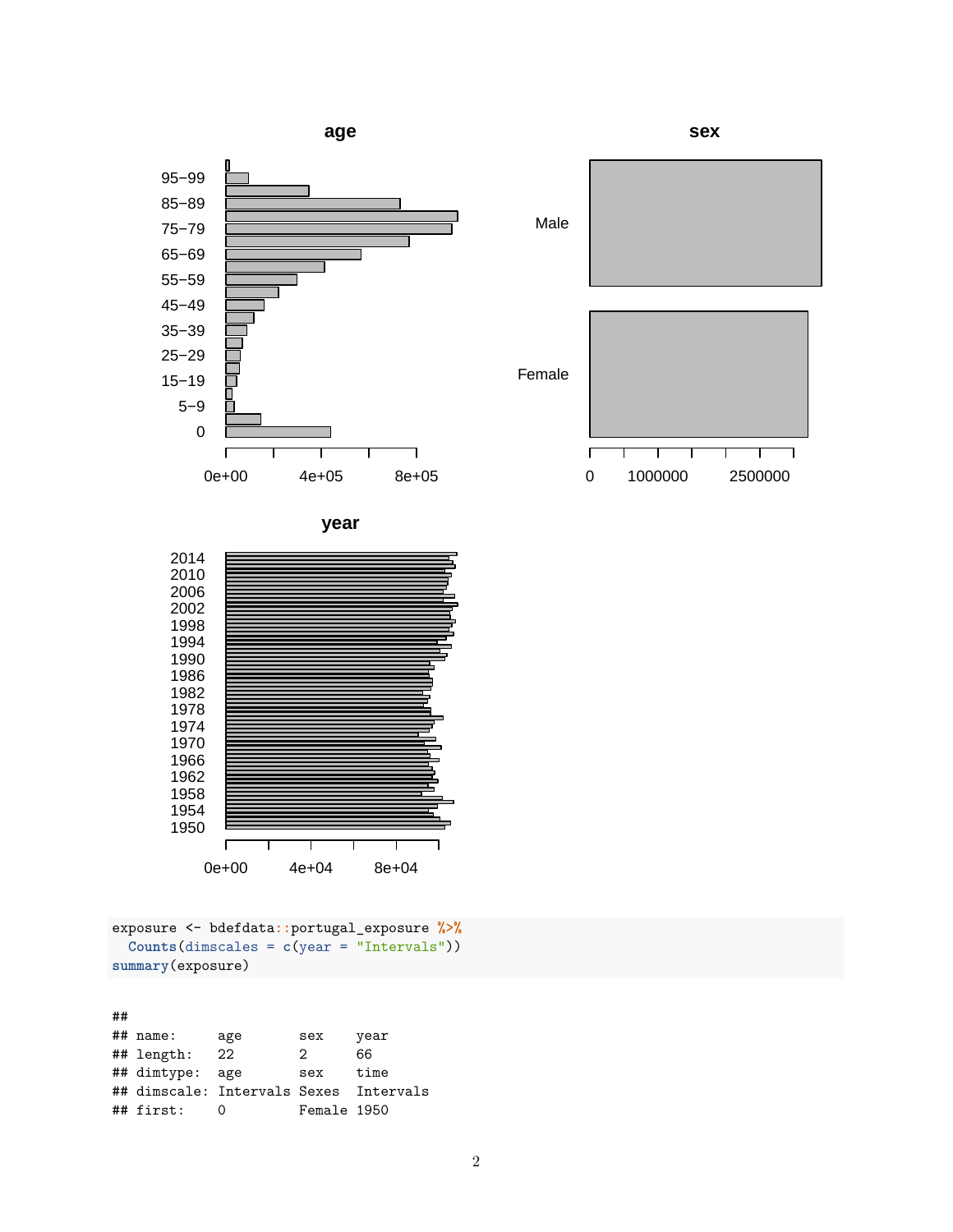|    | ## last: | $100+$ | Male 2015 |                                    |                                                  |
|----|----------|--------|-----------|------------------------------------|--------------------------------------------------|
| ## |          |        |           |                                    |                                                  |
| ## |          |        |           | Min. 1st Qu. Median   Mean 3rd Qu. | Max.                                             |
| ## |          |        |           |                                    | 12.6 80485.7 255696.5 218496.9 334494.5 441351.0 |

# **plot**(exposure)



Male



**sex**

**year**

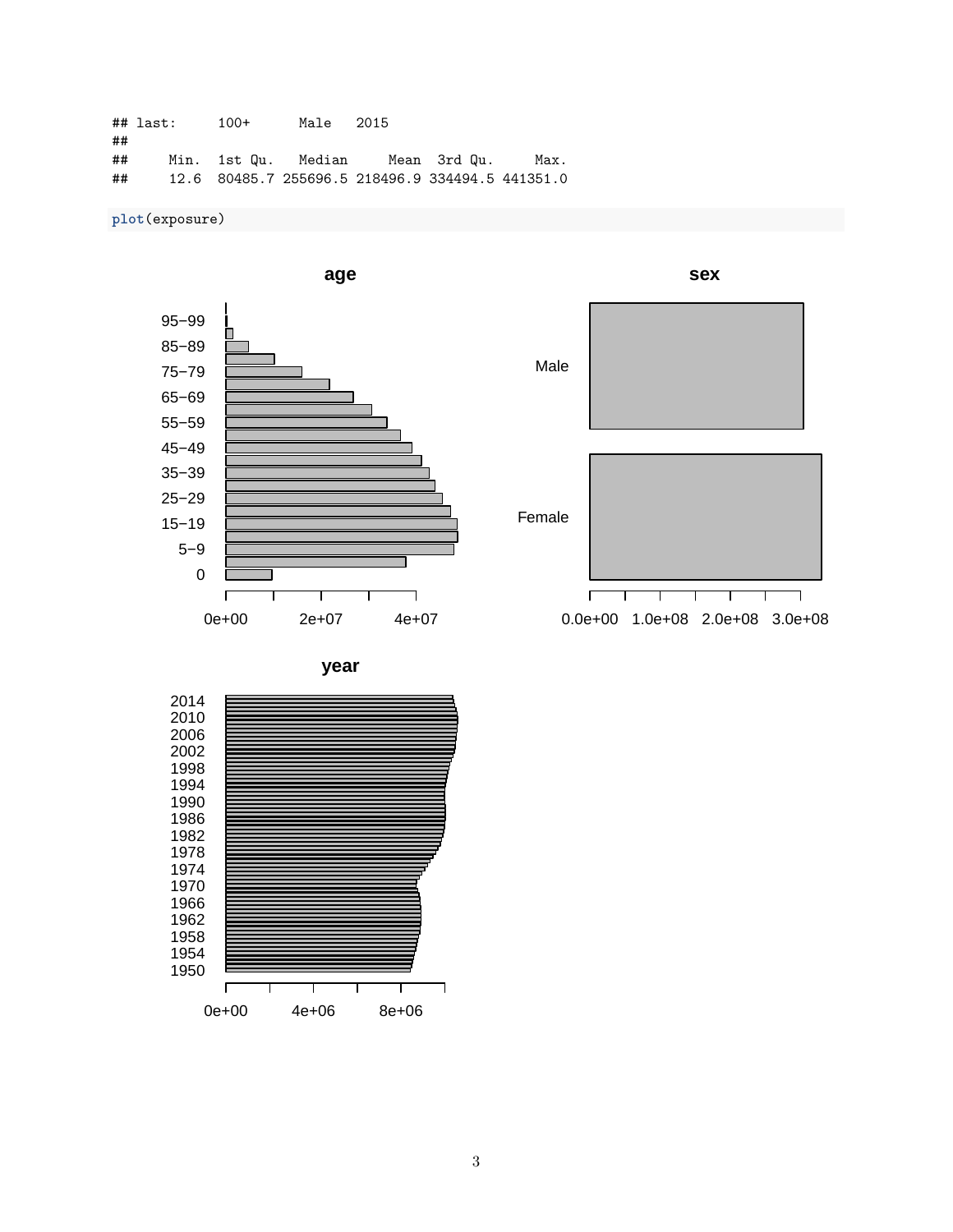## **Direct Estimates**

```
rates_direct <- deaths / exposure
lty <- c("solid", "dashed")
dplot(~ age | year,
      data = rates_direct,
      groups = sex,subarray = year %in% c("1950", "1970", "1990", "2010"),
     xlab = "Age",
      ylab = "",
     midpoints = "age",
     col = "black",lty = lty,layout = c(NA, 1),
     par.settings = list(fontsize = list(text = 6),
                         strip.background = list(col = "grey90")),
      scales = list(tck = 0.3,y = list(log = TRUE),
     yscale.components = yscale.components.log10ticks,
      key = list(text = dimnames(rates_direct)["sex"],
                lines = list(col = "black", lty = lty),columns = 2)
```
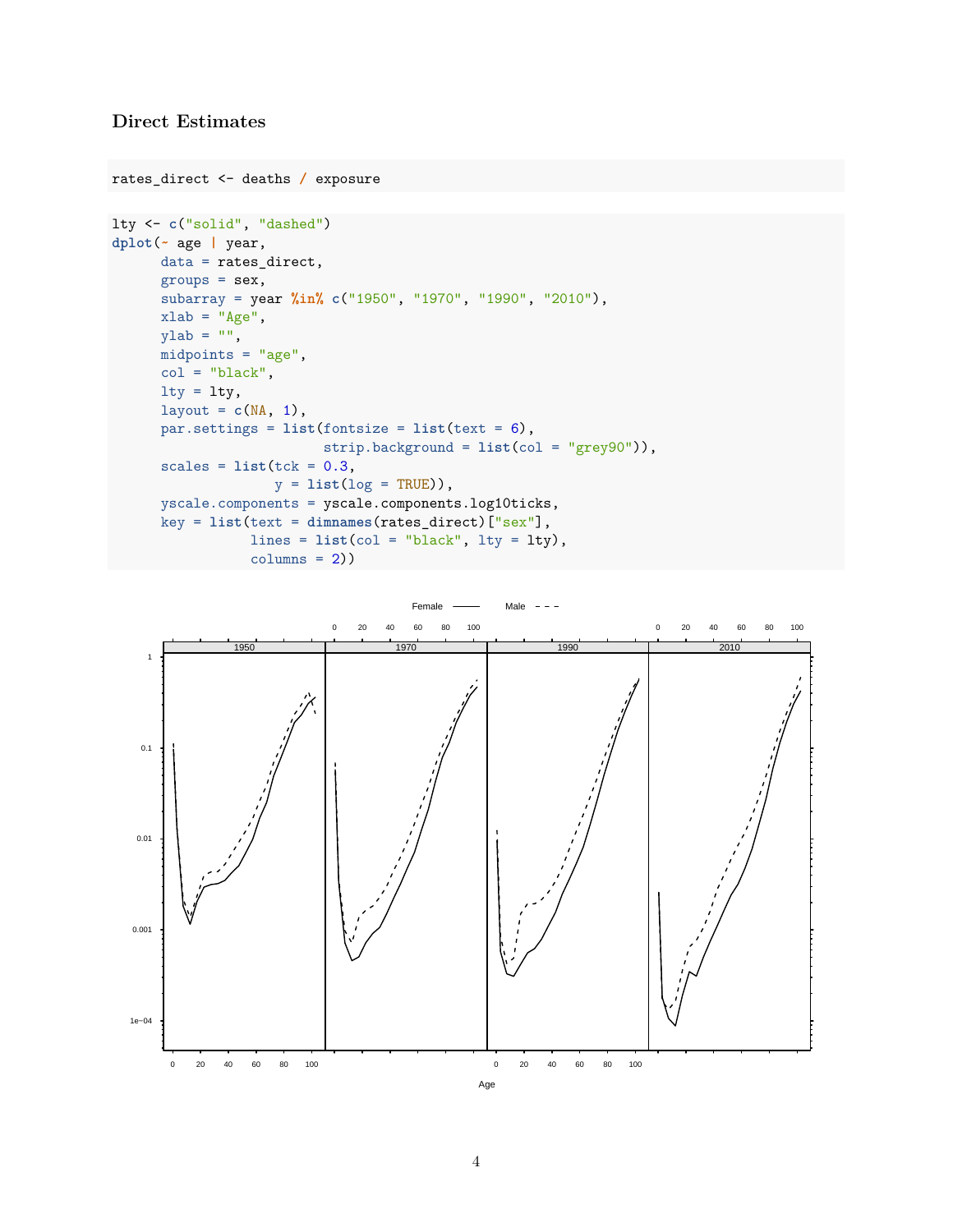```
life_exp_direct <- rates_direct %>%
    collapseIntervals(dimension = "age", old = c("95-99", "100+"),
                     weights = exposure) %>%
    LifeTable() %>%
   lifeTableFun(fun = "ex")
life_exp_direct_df <- life_exp_direct %>%
    subarray(age %in% c("0", "65")) %>%
    as.data.frame(direction = "long", midpoints = "year") %>%
    mutate(age = paste("Age", age)) %>%
    mutate(sex = factor(sex, levels = c("Female", "Male")))
lty <- c("solid", "dashed")
xyplot(value ~ year | age,
           data = life_exp_direct_df,
           groups = sex,col = "black",type = "1".
           lty = lty,ylab = "",
           xlab = "Year",scales = list(tck = 0.3,y = list(relation = "free")),
           midpoints = "year",
           par.settings = list(fontsize = list(text = 6, points = 4),
                               strip.background = list(col = "grey90")),
           key = list(text = list(levels(life_exp_direct_df$sex)),
                      lines = list(col = "black", lty = lty),columns = 2)
```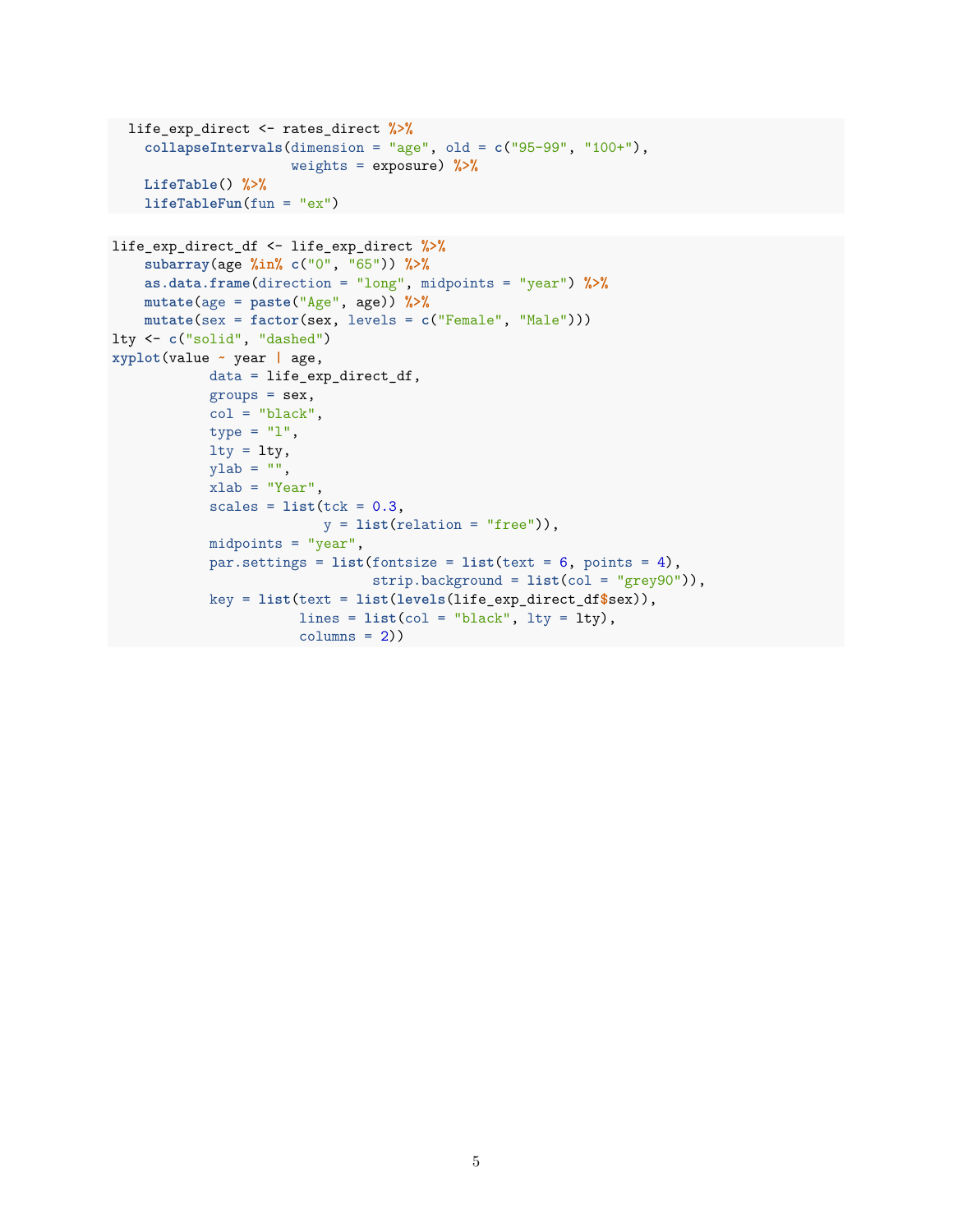

**Fit Models for Period to 1995**

```
model_baseline <- Model(y ~ Poisson(mean ~ (age + sex + year)ˆ2),
                  age ~ DLM(covariates = Covariates(infant=TRUE),
                            damp = NULL,
                  year ~ DLM(level = NULL,
                             damp = NULL,
                  age:sex ~ DLM(trend = NULL,
                                damp = NULL,
                  age:year ~ DLM(level = NULL),
                  sex:year ~ DLM(level = NULL),
                  jump = 0.02)
if(!file.exists("portugal_baseline_1995.est")) {
  set.seed(0)
  estimateModel(model_baseline,
              y = subarray(deaths, year <= 1995),
              exposure = subarray(exposure, year <= 1995),
              filename = "portugal_baseline_1995.est",
              nBurnin = 150000,
              nSim = 50000,nChain = 4,
              nThin = 100}
```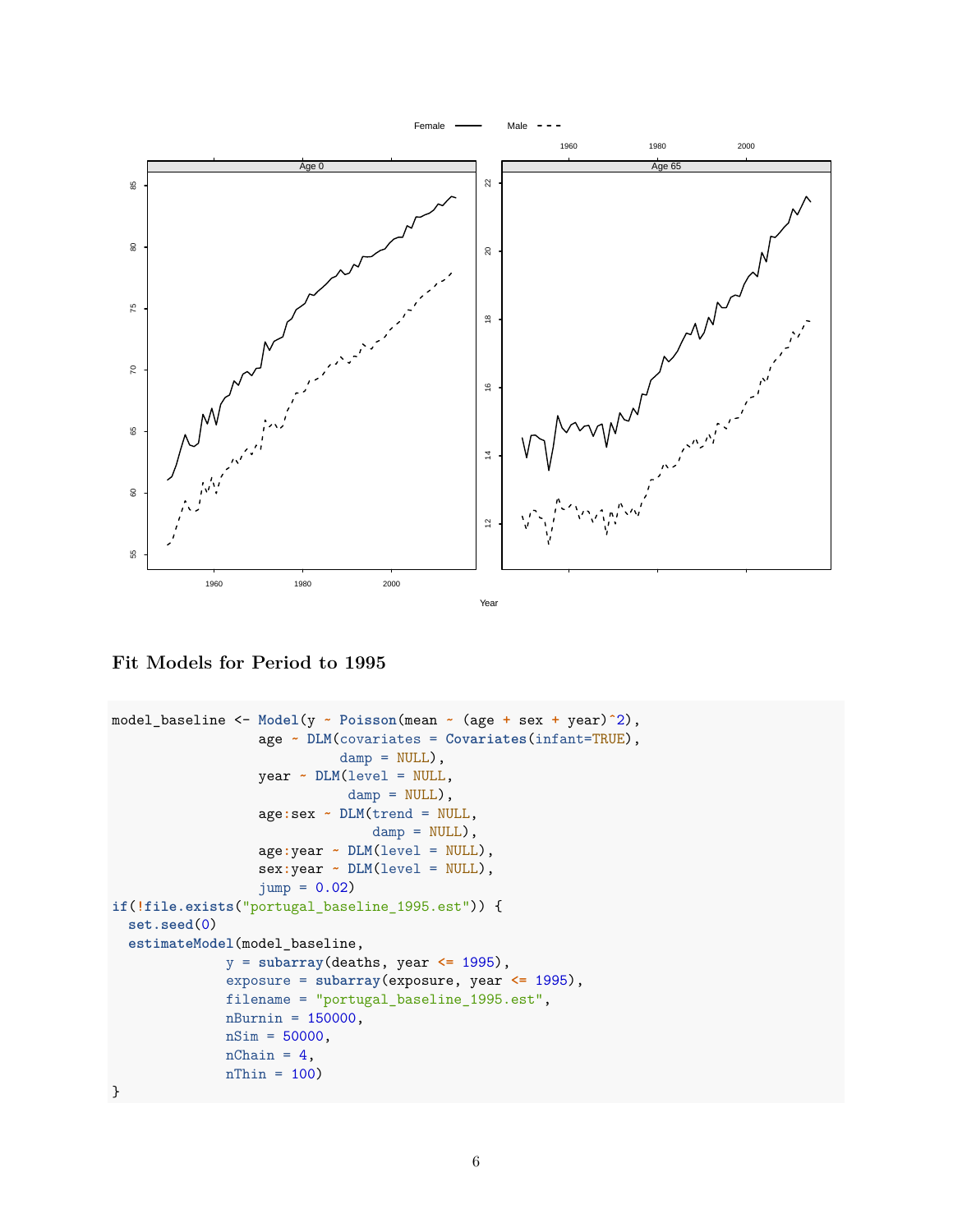```
options(width = 120)
fetchSummary("portugal_baseline_1995.est")
## -----------------------------------------------------------------
## model:
## y \sim \text{Poisson}(\text{mean} \sim (\text{age} + \text{sex} + \text{year})^2)## dimensions: age, sex, year
## -----------------------------------------------------------------
## y:
## Object of class "Counts"
## dimensions: age, sex, year
## n cells: 2024, n missing: 0, integers: TRUE, n zeros: 0, median: 1046
## -----------------------------------------------------------------
## MCMC statistics:
## nBurnin: 150000, nSim: 50000, nChain: 4, nThin: 100, nCore: 4, nIteration: 2000
##
## Metropolis-Hastings updates:
## jump acceptance autocorr
## model.likelihood.rate 0.02 0.664 0.044
##
## parameters:
## extended a set of the set of the Rhat and Est. Notice that the Rhat control of the Rhat control of the Rhat
## med max n min med max
## model.likelihood.rate 1 1.02 25 0.00023 0.009 0.63 2024
                         \begin{array}{ccccccccc}\n & 1 & 1.02 & 20 & 0.00022 \\
1.02 & 1.07 & 25 & -8.4 & -4.7 & -0.51 & 2024 \\
 & & 1 & & 0.061 & & 1\n\end{array}## model.prior.sd 1 1 0.061 1
## model.hyper.age.scaleLevel 1.12 1 0.17 1
## model.hyper.age.scaleTrend 1.04 1 0.24 1
## model.hyper.age.coef 1.17 1 2.1 1
## model.hyper.age.scaleError 1.2 1 0.09 1
## model.hyper.year.scaleTrend 1.07 1 0.0021 1
## model.hyper.year.scaleError 1 1 0.033 1
## model.hyper.age:sex.scaleLevel 1.04 1 0.089 1
## model.hyper.age:sex.scaleError 1 1 0.015 1
## model.hyper.age:year.scaleTrend 1.04 1 0.011 1 1
## model.hyper.age:year.damp 1.04 1 0.84 1
## model.hyper.age:year.scaleError 1.05 1 0.0014 1
## model.hyper.sex:year.scaleTrend 1.07 1 0.001 1
## model.hyper.sex:year.damp 1.1 1 0.94 1
## model.hyper.sex:year.scaleError 1.01 1 0.002 1
## -----------------------------------------------------------------
model_alternative <- Model(y ~ Poisson(mean ~ (age + sex + year)ˆ2 - sex:year),
                 age ~ DLM(covariates = Covariates(infant=TRUE),
                        damp = NULL,
                 year ~ DLM(level = NULL,
                         \text{damp} = \text{NULL},
                 age:sex ~ DLM(trend = NULL,
                           damp = NULL,
                 age:year ~ DLM(level = NULL),
                 jump = 0.02if(!file.exists("portugal_alternative_1995.est")) {
set.seed(0)
```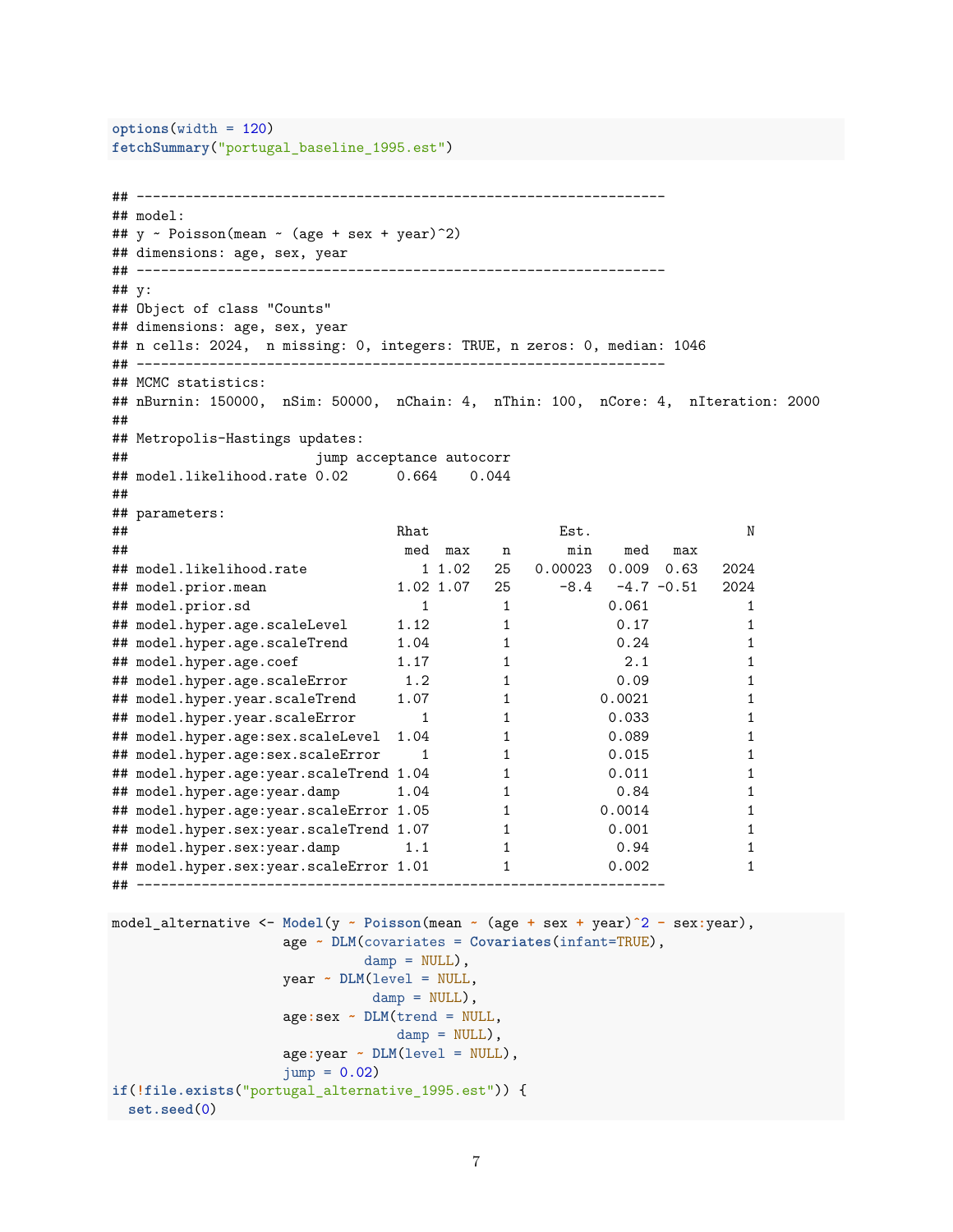```
estimateModel(model_alternative,
            y = subarray(deaths, year <= 1995),
            exposure = subarray(exposure, year <= 1995),
            filename = "portugal_alternative_1995.est",
           nBurnin = 150000,
            nSim = 50000,
           nChain = 4,
           nThin = 100
```

```
}
```

```
options(width = 120)
fetchSummary("portugal_alternative_1995.est")
```

```
## -----------------------------------------------------------------
## model:
## y ~ Poisson(mean ~ (age + sex + year)^2 - sex:year)
## dimensions: age, sex, year
## -----------------------------------------------------------------
## y:
## Object of class "Counts"
## dimensions: age, sex, year
## n cells: 2024, n missing: 0, integers: TRUE, n zeros: 0, median: 1046
## -----------------------------------------------------------------
## MCMC statistics:
## nBurnin: 150000, nSim: 50000, nChain: 4, nThin: 100, nCore: 4, nIteration: 2000
##
## Metropolis-Hastings updates:
## jump acceptance autocorr
## model.likelihood.rate 0.02 0.686 0.041
##
## parameters:
## extended a set of the set of the Rhat and Est. Notice that the Rhat Est.
## med max n min med max
## model.likelihood.rate 1 1.01 25 0.00024 0.009 0.67 2024
## model.prior.mean 1.02 1.08 25 -8.3 -4.7 -0.57 2024
## model.prior.sd 1 1 0.086 1
## model.hyper.age.scaleLevel 1.04 1 0.2 1
## model.hyper.age.scaleTrend 1.04 1 0.21 1
## model.hyper.age.coef 1.59 1 2 1
## model.hyper.age.scaleError 1.15 1 0.16 1
## model.hyper.year.scaleTrend 1.13 1 0.003 1
## model.hyper.year.scaleError 1 1 0.031 1
## model.hyper.age:sex.scaleLevel 1.03 1 0.087 1
## model.hyper.age:sex.scaleError 1 1 0.013 1
## model.hyper.age:year.scaleTrend 1.02 1 0.011 1
## model.hyper.age:year.damp 1.01 1 0.85 1
## model.hyper.age:year.scaleError 1.11 1 0.0024 1
## -----------------------------------------------------------------
```
#### **Forecasts from 1995**

Forecasts of super-population rates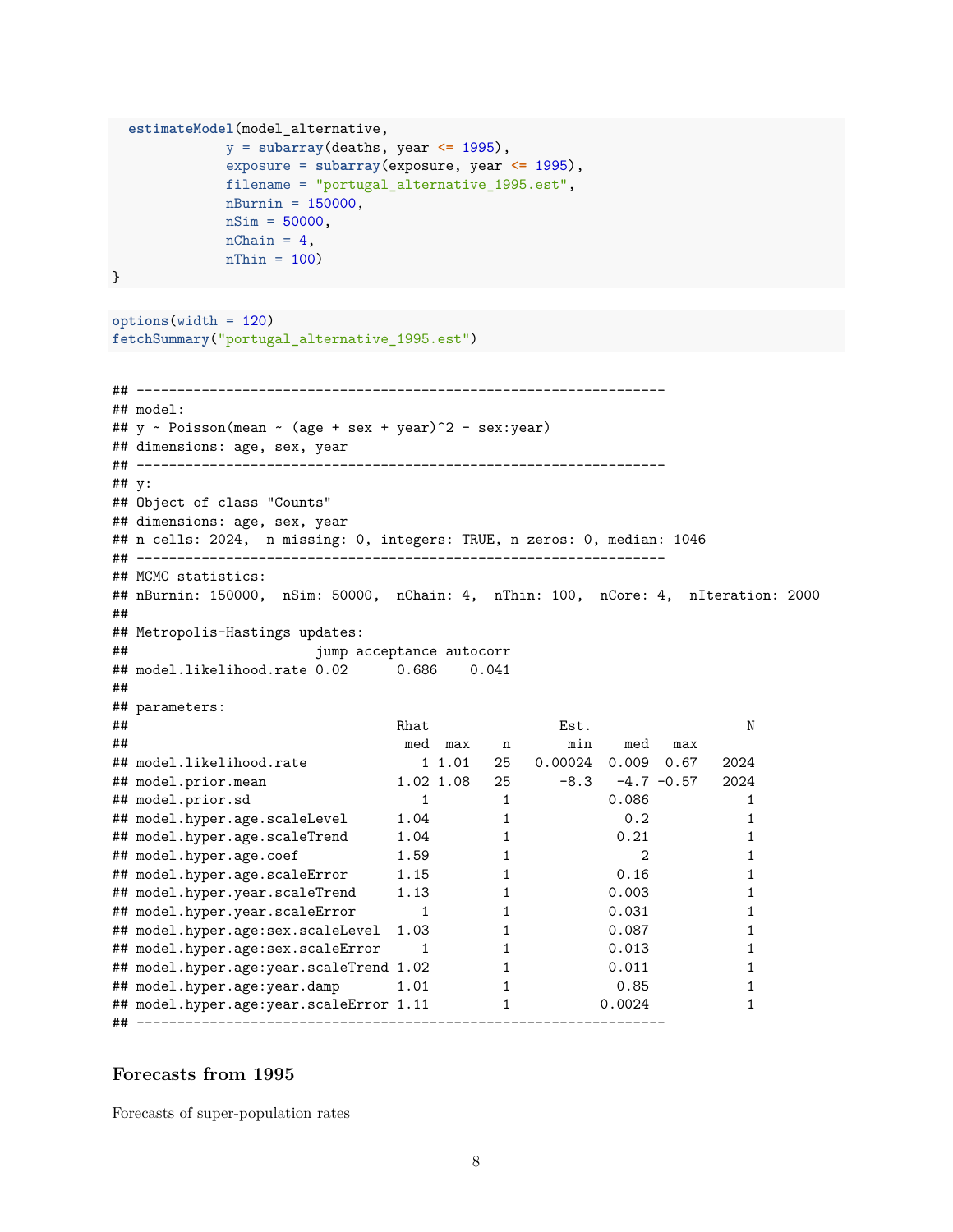```
if (!file.exists("portugal_baseline_1995.pred")) {
  set.seed(0)
 predictModel(filenameEst = "portugal_baseline_1995.est",
              filenamePred = "portugal_baseline_1995.pred",
              n = 20}
rates_super_1995_baseline <- fetch("portugal_baseline_1995.pred",
                                   where = c("model", "likelihood", "rate"))
if (!file.exists("portugal_alternative_1995.pred")) {
 set.seed(0)
 predictModel(filenameEst = "portugal_alternative_1995.est",
              filenamePred = "portugal_alternative_1995.pred",
              n = 20}
rates_super_1995_alternative <- fetch("portugal_alternative_1995.pred",
                                     where = c("model", "likelihood", "rate"))
rates_super_1995 <- dbind(Baseline = rates_super_1995_baseline,
                          Alternative = rates_super_1995_alternative,
                          along = "model")
```
Forecasts of finite-population rates

```
exposure_1995 <- exposure %>%
  subarray(year > 1995) %>%
  dbind(Baseline = .,
       Alternative = .,
   along = "model")
expected_deaths <- rates_super_1995 * exposure_1995
deaths_finite <- rpois(n = length(expected_deaths),
                       lambda = expected_deaths) %>%
  array(dim = dim(expected_deaths),
        dimnames = dimnames(expected_deaths)) %>%
  Counts(dimscales = dimscales(expected_deaths))
rates_finite <- deaths_finite / exposure_1995
```
Forecasts of finite-population life expectancy

```
life_exp_forecast_finite <- rates_finite %>%
  collapseIntervals(dimension = "age", old = c("95-99", "100+"),
                    weights = exposure) %>%
 LifeTable() %>%
 lifeTableFun(fun = "ex")
```

```
life_exp_true_finite <- dbind(Baseline = life_exp_direct,
                              Alternative = life_exp_direct,
                              along = "model")
```

```
life_exp_forecast_age0_female <- life_exp_forecast_finite %>%
  subarray(age == 0 & sex == "Female" ) %>%
  extrapolate(labels = seq(1950, 1995), type = "missing")
life exp true age0 female <- life exp true finite %>%
  subarray(age == 0 & sex == "Female")
```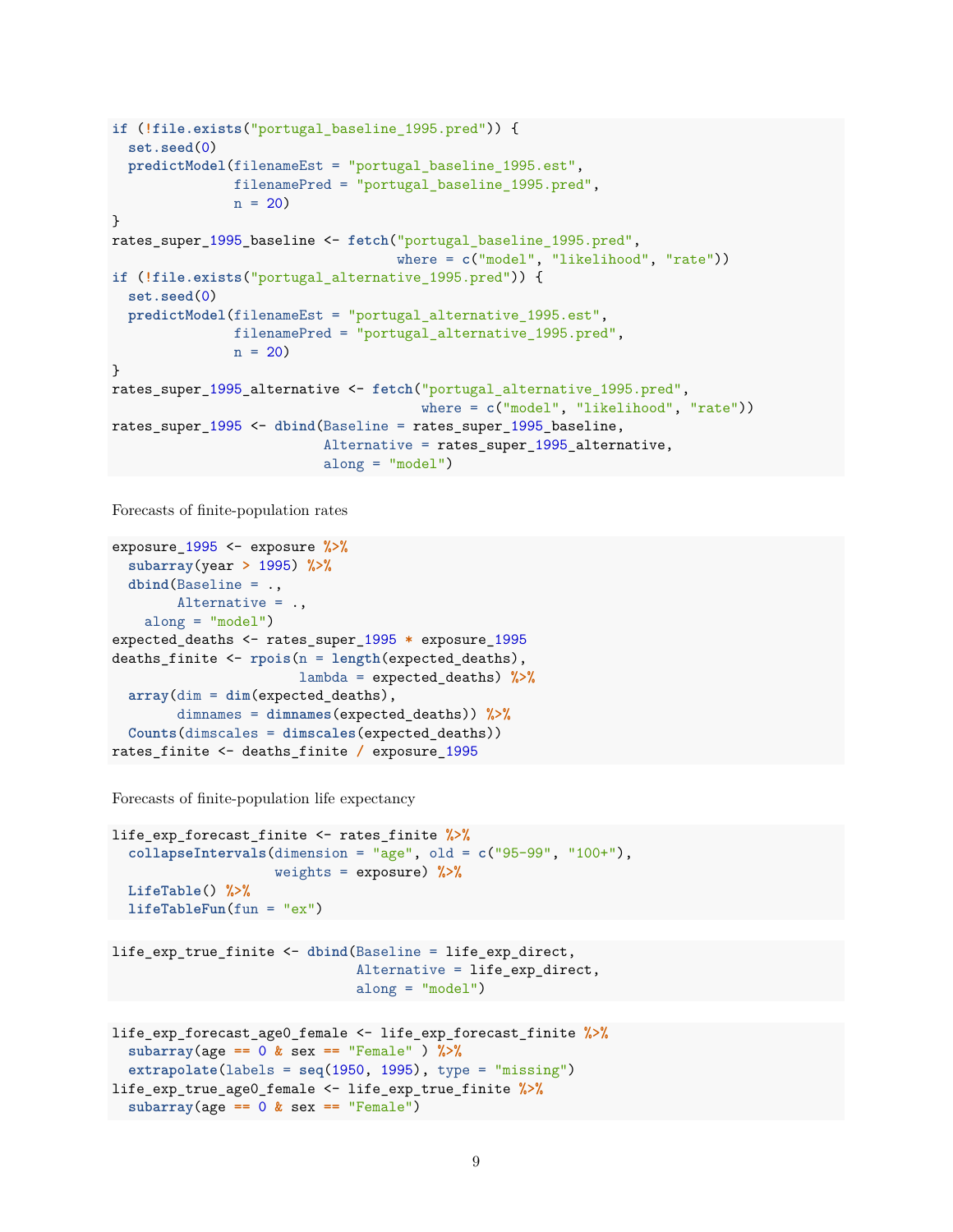```
dplot(~ year | model,
      data = life_exp_forecast_age0_female,
      col = "grey",prob = c(0.1, 0.5, 0.9),
     na.rm = TRUE,ylab = "",
     xlab = "Year",as.table = TRUE,
     midpoints = "year",
      scales = list(tck = 0.3),par.settings = list(fontsize = list(text = 6),
                          strip.background = list(col = "grey90"),
                          layout.widths = list(ylab.axis.padding = 0,
                                               left.padding = 0,axis.key.padding = 0,
                                               right.padding = 0)),
      overlay = list(values = life_exp_true_age0_female,
                     col = "black"))
```


```
life_exp_forecast_age0_male <- life_exp_forecast_finite %>%
  subarray(age == 0 & sex == "Male" ) %>%
  extrapolate(labels = seq(1950, 1995), type = "missing")
life_exp_true_age0_male <- life_exp_true_finite %>%
  subarray(age == 0 & sex == "Male")
```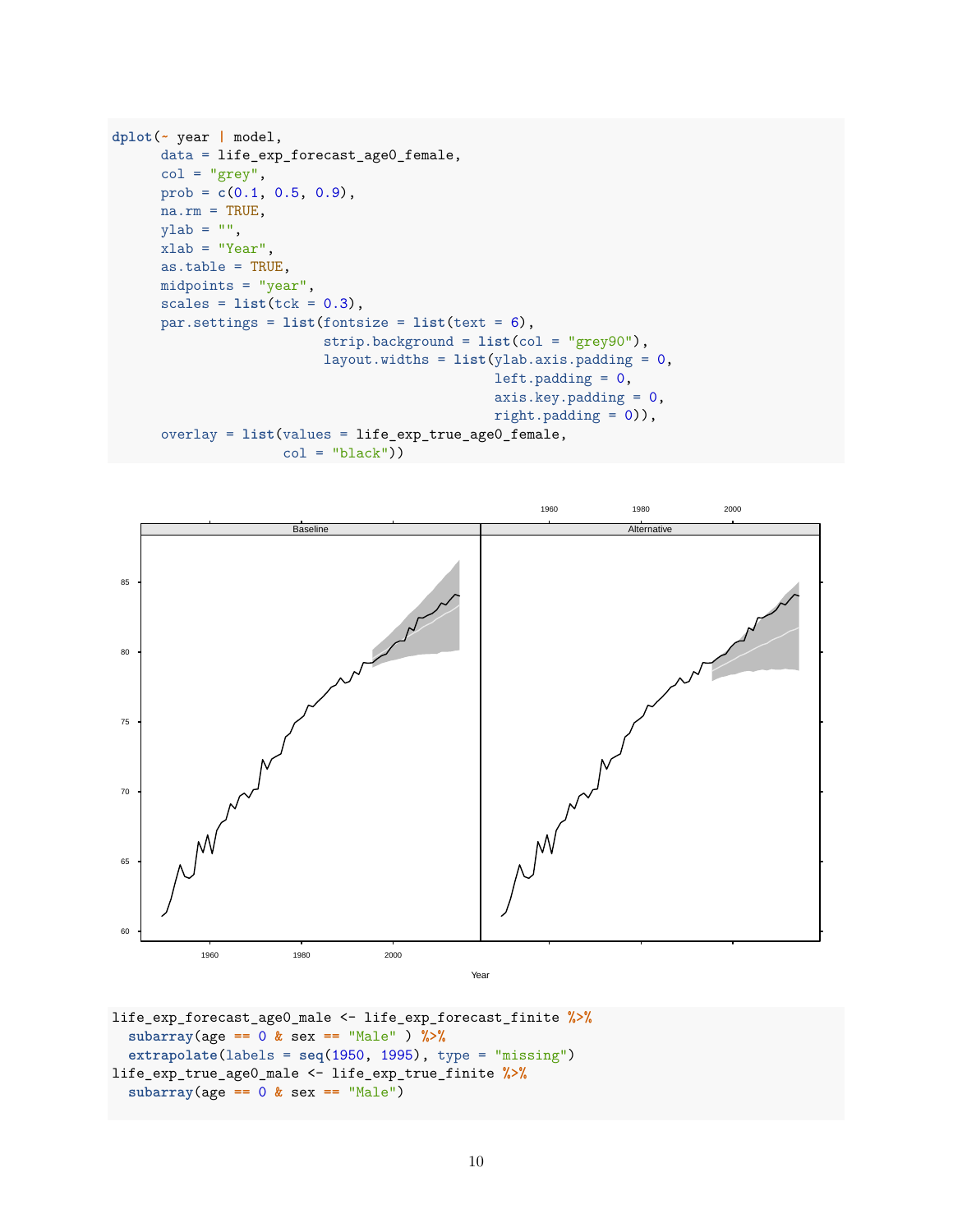```
dplot(~ year | model,
      data = life_exp_forecast_age0_male,
      col = "grey",prob = c(0.1, 0.5, 0.9),
      na.rm = TRUE,ylab = "",
     xlab = "Year",as.table = TRUE,
     midpoints = "year",
      scales = list(tck = 0.3),par.settings = list(fontsize = list(text = 6),
                          strip.background = list(col = "grey90"),
                          layout.widths = list(ylab.axis.padding = 0,
                                               left.padding = 0,axis.key.padding = 0,
                                               right.padding = 0)),
      overlay = list(values = life_exp_true_age0_male,
                    col = "black"))
```


life\_exp\_forecast\_age65\_female <- life\_exp\_forecast\_finite **%>% subarray**(age **==** 65 **&** sex **==** "Female" ) **%>% extrapolate**(labels = **seq**(1950, 1995), type = "missing") life\_exp\_true\_age65\_female <- life\_exp\_true\_finite **%>% subarray**(age **==** 65 **&** sex **==** "Female")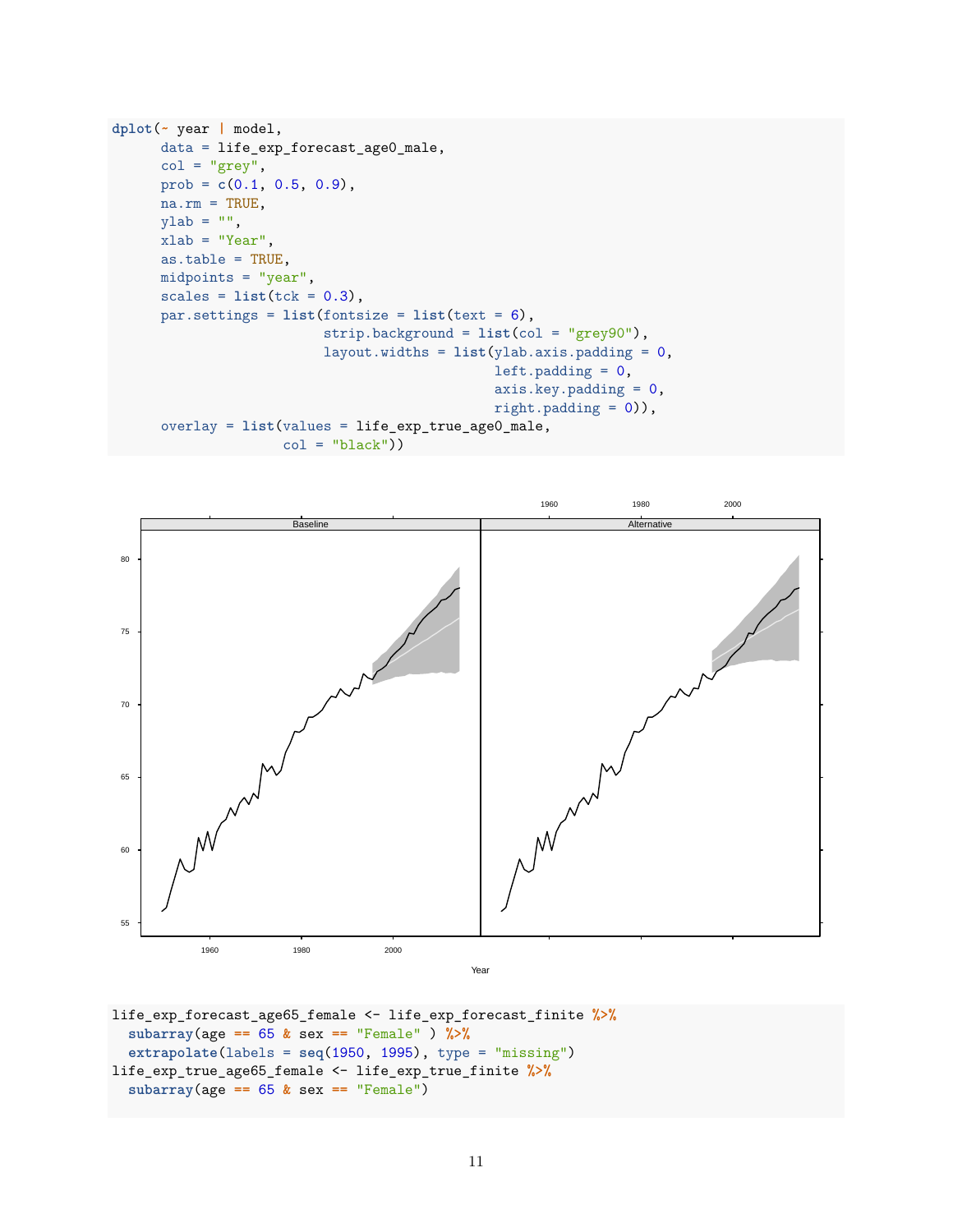```
dplot(~ year | model,
      data = life_exp_forecast_age65_female,
      col = "grey",prob = c(0.1, 0.5, 0.9),
      na.rm = TRUE,ylab = "",
     xlab = "Year",as.table = TRUE,
     midpoints = "year",
      scales = list(tck = 0.3),par.settings = list(fontsize = list(text = 6),
                          strip.background = list(col = "grey90"),
                          layout.widths = list(ylab.axis.padding = 0,
                                               left.padding = 0,axis.key.padding = 0,
                                               right.padding = 0)),
      overlay = list(values = life_exp_true_age65_female,
                    col = "black"))
```


```
life_exp_forecast_age65_male <- life_exp_forecast_finite %>%
  subarray(age == 65 & sex == "Male" ) %>%
  extrapolate(labels = seq(1950, 1995), type = "missing")
life_exp_true_age65_male <- life_exp_true_finite %>%
  subarray(age == 65 & sex == "Male")
```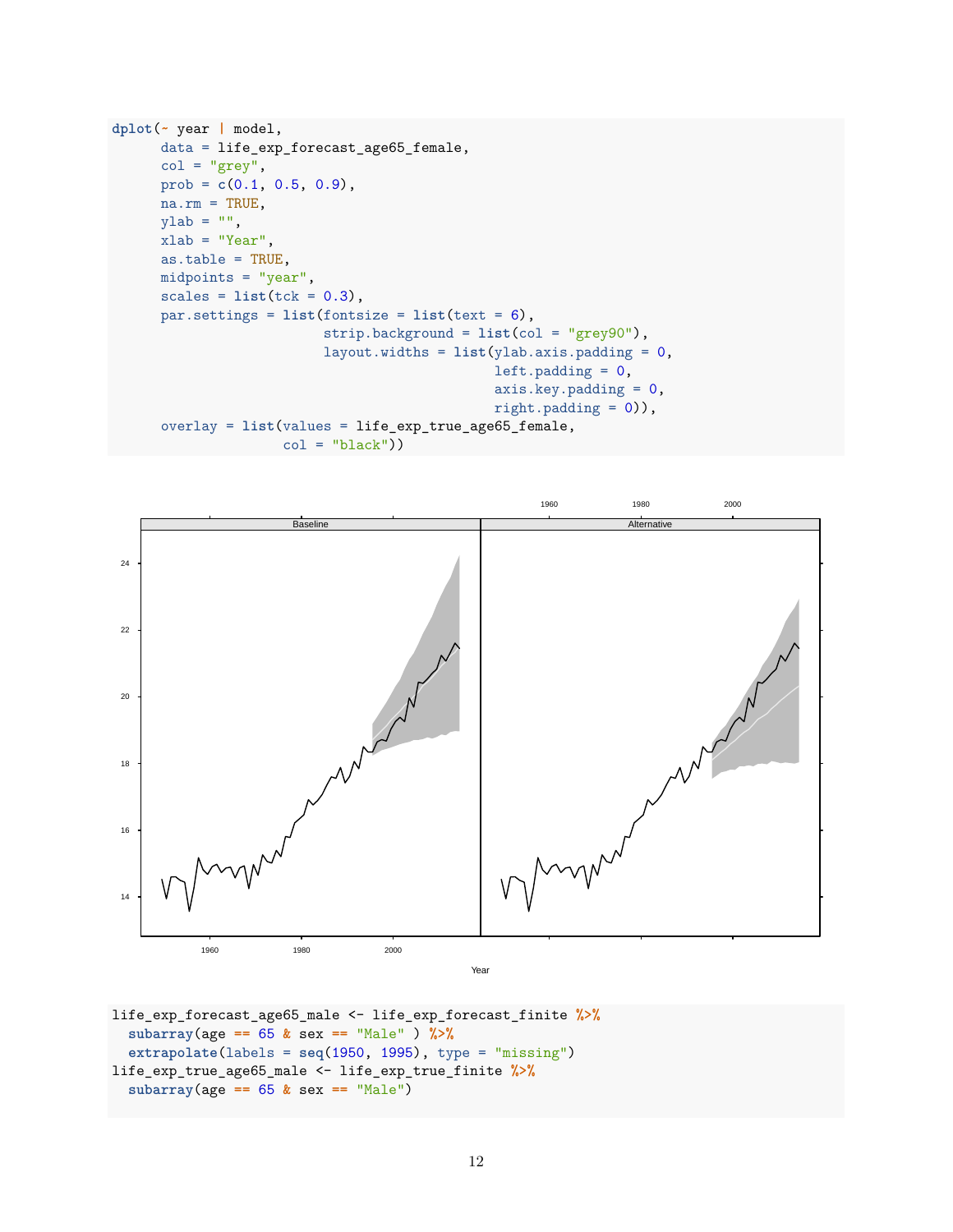```
dplot(~ year | model,
      data = life_exp_forecast_age65_male,
      col = "grey",prob = c(0.1, 0.5, 0.9),
     na.rm = TRUE,ylab = "",
     xlab = "Year",as.table = TRUE,
     midpoints = "year",
      scales = list(tck = 0.3),par.settings = list(fontsize = list(text = 6),
                          strip.background = list(col = "grey90"),
                          layout.widths = list(ylab.axis.padding = 0,
                                               left.padding = 0,
                                               axis.key.padding = 0,
                                               right.padding = 0)),
      overlay = list(values = life_exp_true_age65_male,
                    col = "black"))
```


# **Performance**

```
truth <- life_exp_direct %>%
  subarray(age %in% c(0, 65)) %>%
```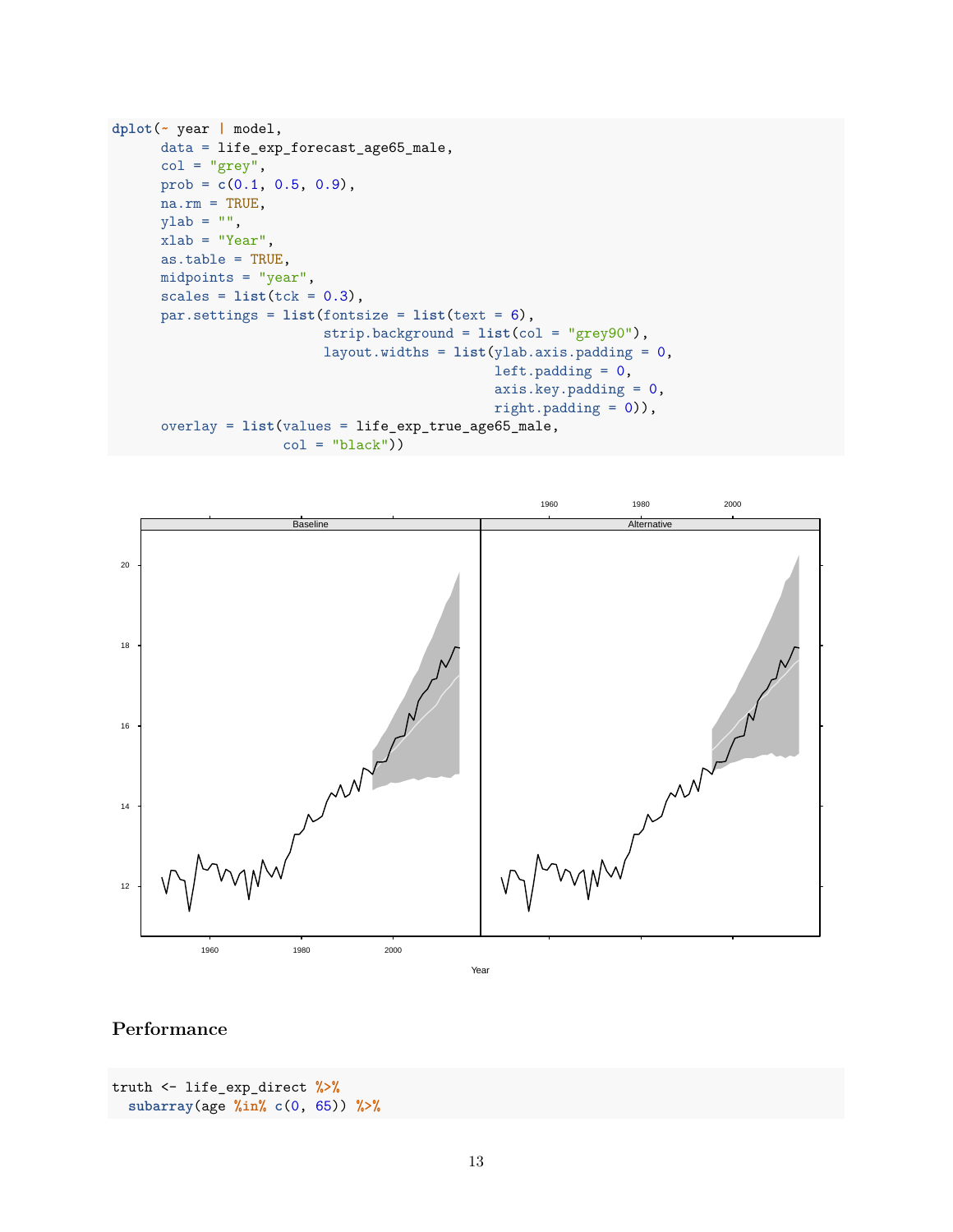```
subarray(year > 1995) %>%
  dbind(Baseline = .,
        Alternative = .,
    along = "model")truth_df <- as.data.frame(truth,
                          responseName = "truth")
life exp forecast finite 0 65 <- life exp forecast finite \frac{1}{2}subarray(age %in% c(0, 65))
abs_error <- life_exp_forecast_finite_0_65 %>%
  collapseIterations(FUN = median) %>%
  MSE(truth = truth) %>%
  sqrt()
int_score <- life_exp_forecast_finite_0_65 %>%
  \text{collapse}Iterations(prob = c(0.1, 0.9)) %>%
  intervalScore(truth = truth) %>%
 as("Values")
stepprob <-0.01probs <- seq(from = stepprob, by = stepprob, to = 1)
life_exp_forecast_finite_0_65_quantile_df <- life_exp_forecast_finite_0_65 %>%
  collapseIterations(prob = probs) %>%
  as.data.frame(responseName = "forecast") %>%
  mutate(prob = sub("%", "", quantile),
         prob = as.numeric(prob),
         prob = prob / 100)
crps <- inner_join(life_exp_forecast_finite_0_65_quantile_df,
                   truth_df,
                   by = c("age", "sex", "year", "model")) %>%
  group_by(age, sex, year, model) %>%
  mutate(val = 2 * stepprob *if_else(forecast <= truth, prob, 1 - prob) *
           abs(forecast - truth)) %>%
  summarise(crps = sum(va1)) %>%
  ungroup() %>%
  xtabs(crps - age + sex + year + model, data = .) \frac{1}{2}Values(dimtypes = dimtypes(abs_error),
         dimscales = dimscales(abs_error))
performance <- dbind("Absolute Error" = abs_error,
                     "Interval Score" = int_score,
                     "CPRS" = crps,
                     along = "measure")
performance_df <- performance %>%
    as.data.frame(direction = "long", midpoints = "year") %>%
    unite(col = sex_age, sex, age, sep = " ") %>%
    mutate(model = factor(model, levels = c("Baseline", "Alternative")),
           sex_age = factor(sex_age,
                            levels = c("Female 0", "Male 0",
```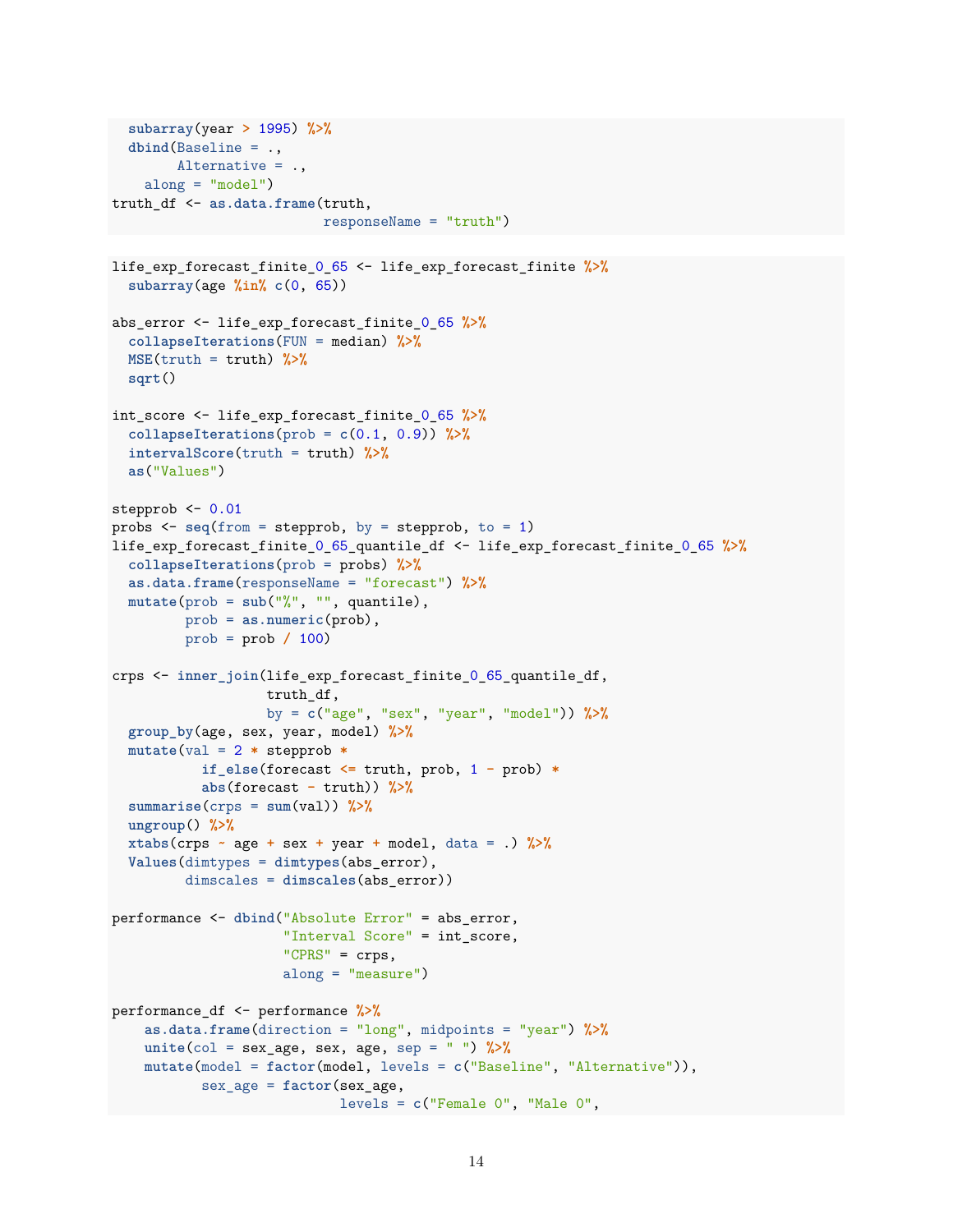```
"Female 65", "Male 65"),
                            labels = c("Female Age 0", "Male Age 0",
                                        "Female Age 65", "Male Age 65")))
lty <- c("solid", "dashed")
xyplot(value ~ year | sex_age,
       data = performance_df,
       subset = measure == "Absolute Error",
       groups = model,
       type = "1",
       col = "black",lty = lty,ylab = "",
       xlab = "Year",
       layout = c(NA, 1),
       scales = list(tck = 0.3),par.settings = list(fontsize = list(text = 6),
                           strip.background = list(col = "grey90"),
                           layout.widths = list(ylab.axis.padding = 0,
                                                left.padding = 0,axis.key.padding = 0,
                                                 right.pdf.padding = 0)),
       key = list(text = list(levels(performance_df$model)),
                  lines = list(col = "black", lty = lty),columns = 2)
```


```
lty <- c("solid", "dashed")
xyplot(value ~ year | sex_age,
      data = performance_df,
       subset = measure == "Interval Score",
      groups = model,type = "1",
      col = "black",lty = lty,ylab = "",
      xlab = "Year",
      layout = c(NA, 1),
      scales = list(tck = 0.3),par.settings = list(fontsize = list(text = 6),strip.background = list(col = "grey90"),
                           layout.widths = list(ylab.axis.padding = 0,
```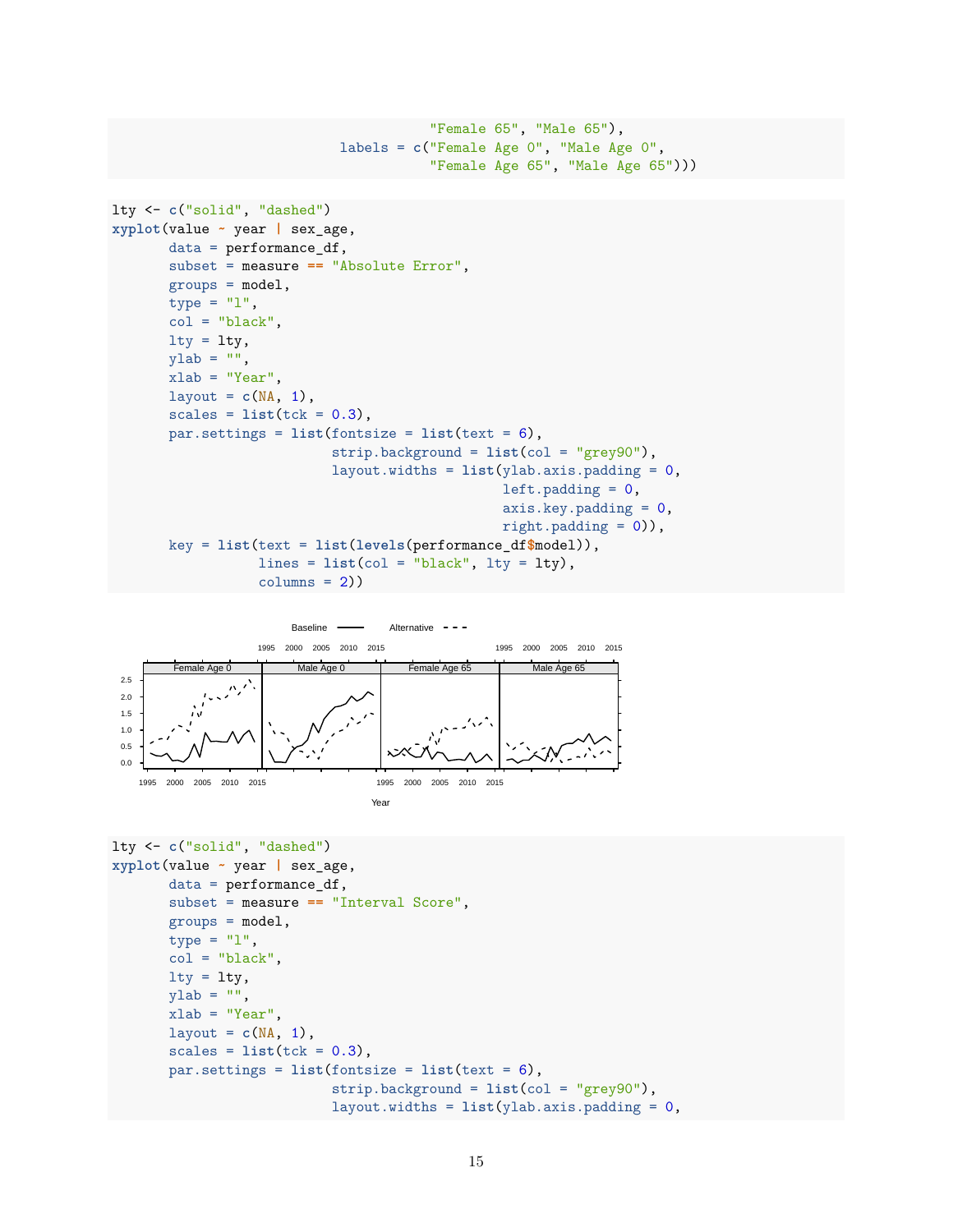```
left.padding = 0,axis.key.padding = 0,
                                         right.pdf.padding = 0)),
key = list(text = list(levels(performance_df$model)),
           lines = list(col = "black", lty = lty),columns = 2)
```


```
lty <- c("solid", "dashed")
xyplot(value ~ year | sex_age,
       data = performance_df,
       groups = model,subset = measure == "CPRS",
       type = "1",
       col = "black",lty = lty,v \,lab = "",
      xlab = "Year",
       layout = c(NA, 1),
       scales = list(tck = 0.3),par.settings = list(fontsize = list(text = 6),strip.background = list(col = "grey90"),
                           layout.widths = list(ylab.axis.padding = 0,
                                                left.padding = 0,axis.key.padding = 0,
                                                right.pdf.padding = 0)),
       key = list(text = list(levels(performance_df$model)),
                  lines = list(col = "black", lty = lty),columns = 2)
```
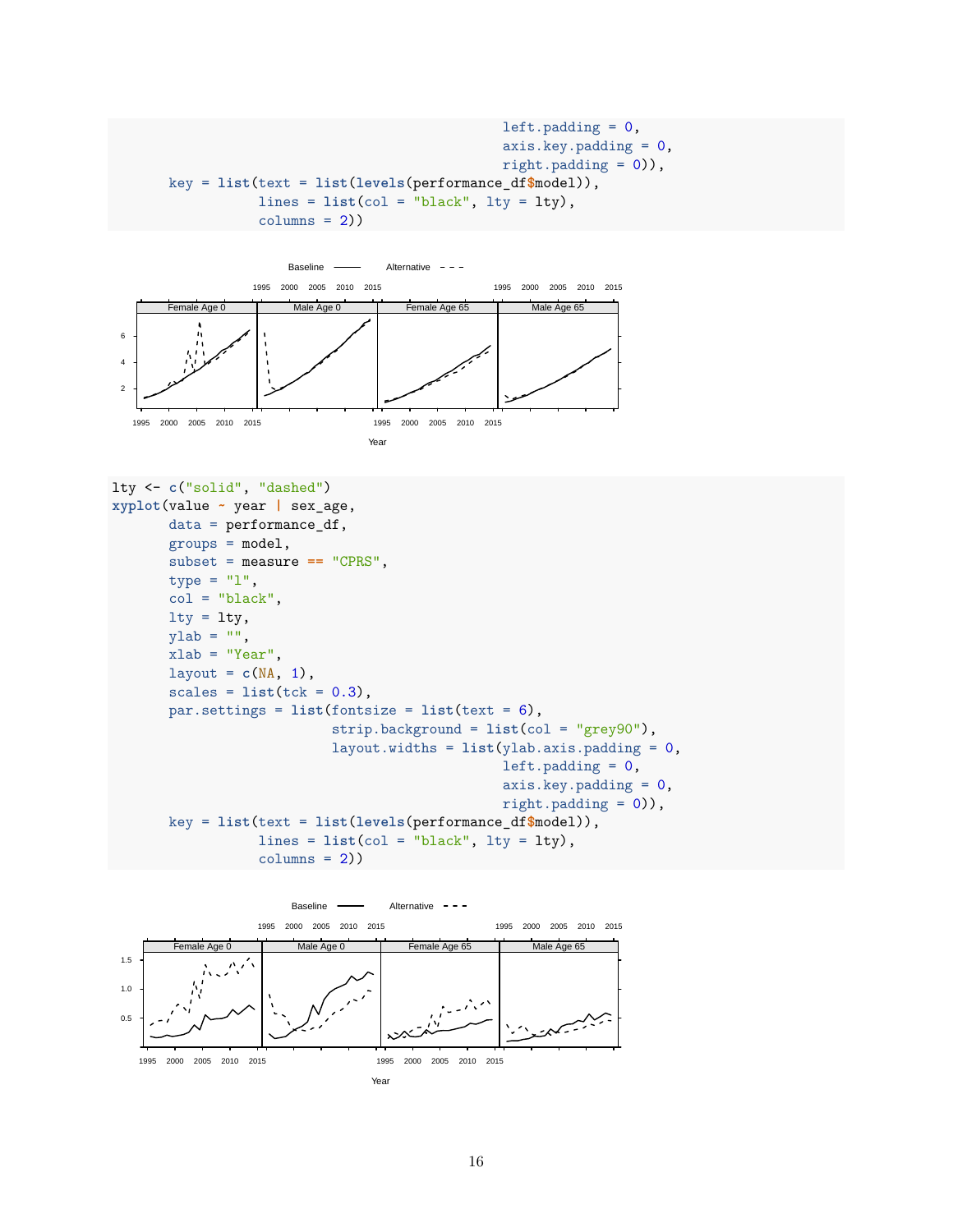#### **Fit Models for Period to 2015**

```
if(!file.exists("portugal_baseline_2015.est")) {
 set.seed(0)
  estimateModel(model_baseline,
              y = deaths,
              exposure = exposure,
              filename = "portugal_baseline_2015.est",
              nBurnin = 150000,
             nSim = 50000,
              nChain = 4,
              nThin = 100
```

```
}
```

```
fetchSummary("portugal_baseline_2015.est")
```

```
## -----------------------------------------------------------------
## model:
## y \sim \text{Poisson}(\text{mean} \sim (\text{age} + \text{sex} + \text{year})^2)## dimensions: age, sex, year
## -----------------------------------------------------------------
## y:
## Object of class "Counts"
## dimensions: age, sex, year
## n cells: 2904, n missing: 0, integers: TRUE, n zeros: 0, median: 976.5
## -----------------------------------------------------------------
## MCMC statistics:
## nBurnin: 150000, nSim: 50000, nChain: 4, nThin: 100, nCore: 4, nIteration: 2000
##
## Metropolis-Hastings updates:
## jump acceptance autocorr
## model.likelihood.rate 0.02 0.646 0.054
##
## parameters:
## Rhat Est. N
## med max n min med max
## model.likelihood.rate 1 1.02 25 0.000067 0.0068 0.61 2904
## model.prior.mean 1.02 1.06 25 -9.6 -5 -0.51 2904
## model.prior.sd 1 1 0.057 1
## model.hyper.age.scaleLevel 1.23 1 0.17 1
## model.hyper.age.scaleTrend 1.09 1 0.24 1
## model.hyper.age.coef 1.19 1 2.1 1
## model.hyper.age.scaleError 1.75 1 0.083 1
## model.hyper.year.scaleTrend 1.09 1 0.0045 1
## model.hyper.year.scaleError 1 1 0.027 1
## model.hyper.age:sex.scaleLevel 1.03 1 0.084 1
## model.hyper.age:sex.scaleError 1.01 1 0.012 1<br>## model.hyper.age:year.scaleTrend 1.04 1 0.01 1
## model.hyper.age:year.scaleTrend 1.04 1 0.01 1 1
## model.hyper.age:year.damp 1.05 1 0.87 1
## model.hyper.age:year.scaleError 1.1 1 0.0015 1
## model.hyper.sex:year.scaleTrend 1.25 1 0.00057 1 1
## model.hyper.sex:year.damp 1.32 1 0.96 1
```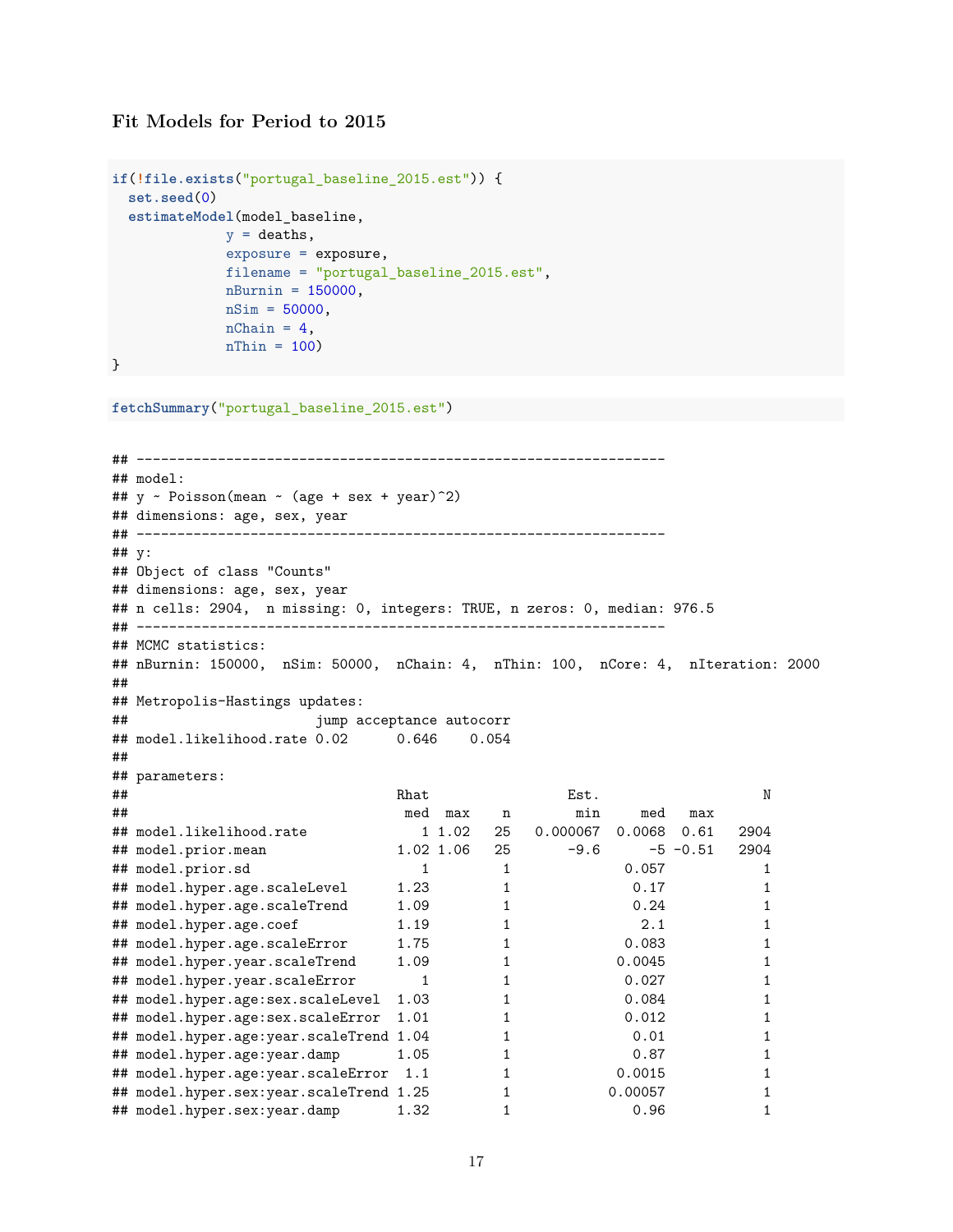|    | ## model.hyper.sex:year.scaleError |  |  |
|----|------------------------------------|--|--|
| ## |                                    |  |  |

### **Forecasts from 2015**

```
if (!file.exists("portugal_baseline_2015.pred")) {
  set.seed(0)
 predictModel(filenameEst = "portugal_baseline_2015.est",
               filenamePred = "portugal_baseline_2015.pred",
               n = 20}
rates_super_2015 <- fetch("portugal_baseline_2015.pred",
                          where = c("model", "likelihood", "rate"))
life_exp_forecast_2015 <- rates_super_2015 %>%
  LifeTable() %>%
  lifeTableFun(fun = "ex") %>%
 extrapolate(labels = dimnames(exposure)$year, type = "missing")
dplot(~ year | sex,
      data = subarray(life_exp_forecast_2015, age == 0),
      col = "grey",prob = c(0.1, 0.5, 0.9),
      na.rm = TRUE,vlab = "",
     xlab = "Year",
      as.table = TRUE,
     midpoints = "year",scales = list(tck = 0.3),
     par.settings = list(fontsize = list(text = 6),
                          strip.background = list(col = "grey90"),
                          layout.widths = list(ylab.axis.padding = 0,
                                               left.padding = 0,axis.key.padding = 0,
                                               right.padding = 0)),
      overlay = list(values = subarray(life_exp_direct, age == 0),
                    col = "black")
```
18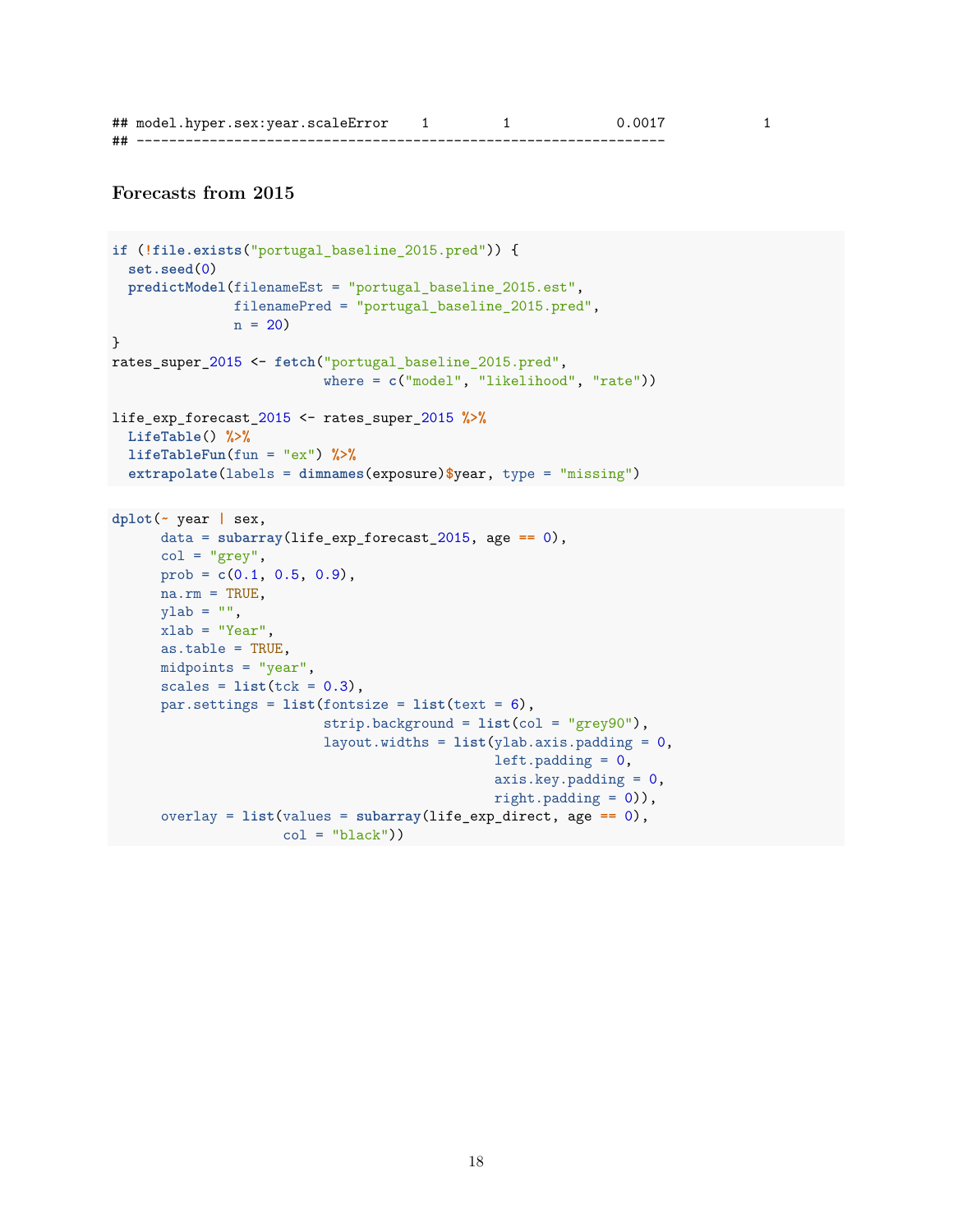

19